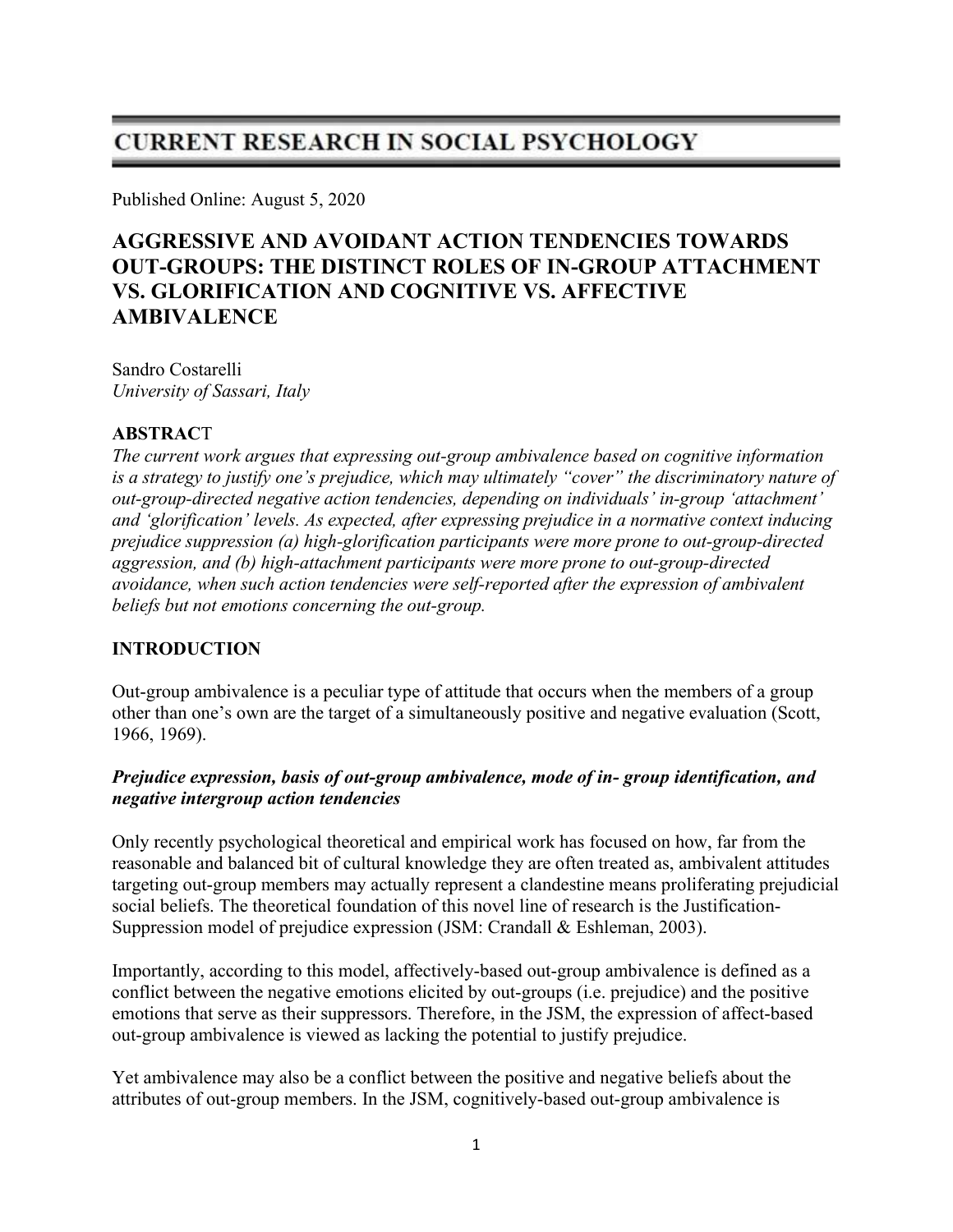defined as a "stable interlocking set of beliefs that allows some kinds of release from the otherwise stymied emotional expression" (Crandall & Eshleman, 2003, p. 434). In other words, the JSM views cognition-based out-group ambivalence as being capable at justifying the expression of prejudice.

Based on this theoretical work and consistent with previous correlational evidence (e.g., Fleming, Petty, & White, 2005), Costarelli and Gerłowska (2015) found that the expression of cognitive out-group ambivalence increases levels of following intergroup negative action tendencies. These researchers argue that this reflects feeling safe at overtly showing those action tendencies that are consistent with a sanctioned form of intergroup attitude (being prejudiced) that one has managed to voice in a covert way (seeming ambivalent). Accordingly, this pattern of findings should only be found when out-group ambivalence is functional to justify participants' previous expression of prejudice and following consistent negative intergroup action tendencies.

The present research builds upon this theoretical and empirical work and aims to extend it in several directions by applying it to the investigation of the effects of out-group ambivalence on out-group-directed "aggressive" and "avoidant" action tendencies (Mackie, Devos, & Smith, 2000). On the basis of the theoretical and empirical work reviewed above, the moderating role of (cognitive vs. affective) basis of attitudinal ambivalence will be considered. Since in-group identification can vary widely in the majority population, the moderating role of in-group identification will also be assessed. This methodological choice is driven by the theoretical argument that cognitive ambivalence towards minorities as a form of justification for expression of prejudice should be particularly functional for, and thus employed by, those majority members that, in line with Social Identity theory (Tajfel & Turner, 1986), greatly identify with one's own group.

However, it can be anticipated that the strength of this statistical association is moderated by mode of in-group identification, a conceptual distinction recently proposed by Roccas and colleagues (Roccas, Klar, & Liviatan, 2006). According to it, group identification is composed of glorification of the group and *attachment* to it — two partially overlapping tendencies that have been found as positively related in prior research (e.g., Roccas et al., 2006). While in-group "glorification" is defined as viewing one's group as superior to out-groups (group-based selfinvestment), in-group "attachment" reflects defining oneself in terms of membership in a group that is important to the self (group-based self-definition).

Of relevance for the scopes of the present research, research shows that in-group glorification, rather than attachment, drives the adverse effects of group identification on intergroup hostility and violence (e.g., Golec de Zavala, Cichocka, Eidelson, & Jayawickreme, 2009; Leidner, Castano, Zaiser, & Giner-Sorolla, 2010).

## Hypotheses

Based on this reasoning, in the current research we expect to find, after expressing cognitive but not affective out-group ambivalence, to the extent that in-group glorification but not attachment increases, concurrent increases of "aggressive" but not "avoidant" action tendencies towards outgroups (Hypothesis 1).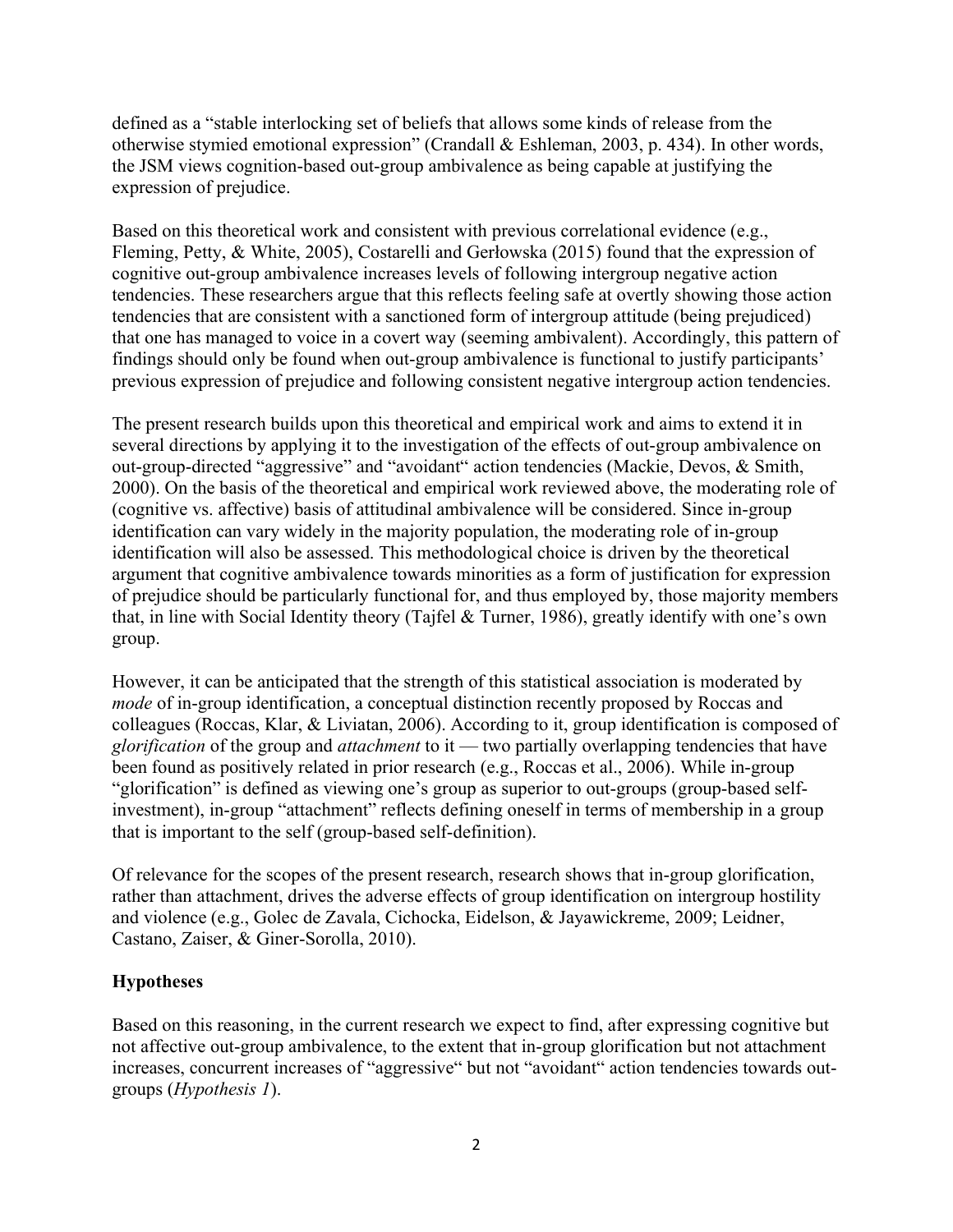Conversely, after expressing cognitive but not affective out-group ambivalence, we expect to find, to the extent that in-group attachment but not glorification increases, concurrent increases of "avoidant" but not "aggressive" action tendencies towards out-groups (Hypothesis 2). This should be the case because in-group attachment reflects group-based self-definition, a proxy variable to group categorical distinctiveness and its behavioral by-product, namely, establishing and reaffirming intergroup boundaries by means of avoiding intermixing and association with out-group members. Unlike group-based self-investment, group-based selfdefinition is not directly related to the desire to maintain a positive in-group identity. As a consequence, after expressing cognitive out-group ambivalence, highly attached group members can be expected to be prone to a relatively milder form of negative intergroup behavior, that is, by avoiding intermixing with out-group members.

Importantly, based on prior empirical work (e.g., Costarelli & Gerłowska 2015), in the current research we expect to find these effects on the dependent variables after that an anti-prejudice "local" norm is made salient to participants.

# METHOD

## Participants and Design

One hundred-fifteen students of Caucasian ethnic-cultural background (58 women; age:  $M =$  $20.70$ ,  $SD = 3.22$ ) at the University of Sassari, Italy, volunteered to take part in the experiment. Participants were randomly assigned to one of two experimental conditions manipulating the basis of the ambivalent attitude toward the out-group that they were asked to self-report via a priming procedure. In sum, the full experiment was a 2 (informational basis of out-group ambivalence: cognitive vs. affective)  $X$  2 mixed factorial design, with mode of in-group identification ("attachment" vs. "glorification") as a within-participants factor. The two dependent variables were "aggressive" and "avoidant" action tendencies (as adapted from Mackie et al., 2000) towards the out-group (i.e. African immigrants in Italy as a general category –a particularly salient social group because of the harsh political debate and local intergroup conflicts that a newly implemented immigration law has generated in the country).

## Procedure

Before the start of a regular lecture, an experimenter invited students to volunteer to participate in the study. Subsequently, all respondents received a questionnaire. As a cover story, participants were told that the current questionnaire would be focused on their attitudes towards ethnic groups in their native country. Participants were asked to write down, in the first page of the questionnaire their responses to the "attachment" and "glorification" scales developed by Roccas and colleagues (2006), as adapted for the current target in-group.

Immediately afterwards, participants read a direct request to complete the following tasks 'in line with the widespread societal agreement (according to recent research results) with the evaluative standard prescribing that one should not favor members of one's own ethnic group over people of other ethnic groups when evaluating them on the basis of their characteristics and actions'.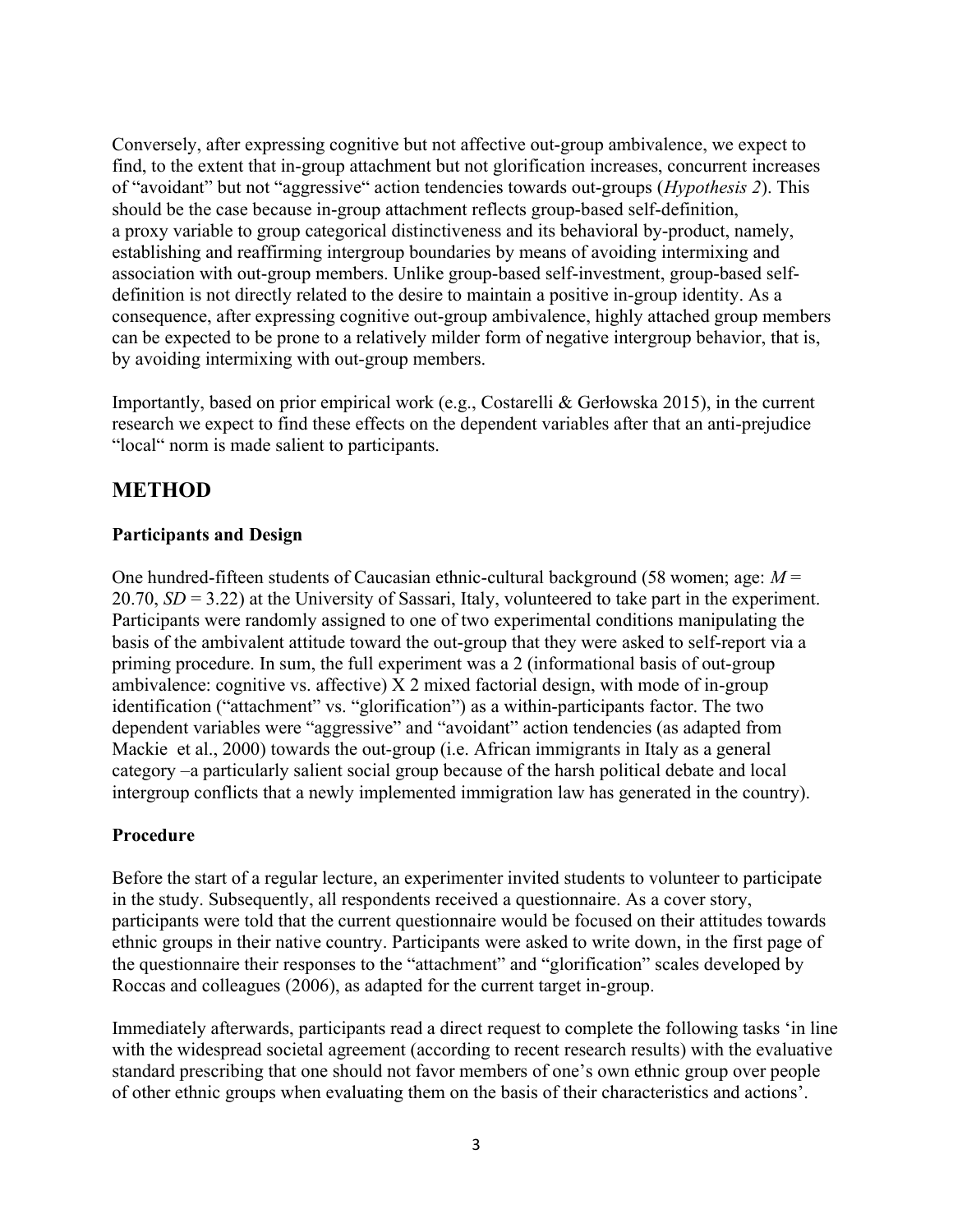Importantly, prior to completing the prejudice items, participants read in the questionnaire Please answer the following questions regarding how you evaluate African immigrants living in Italy with respect to Italians in order to maximize the salience of their subsequent prejudice expression.

Next, on a following page of the questionnaire, participants were presented with a task that was relevant to the preceding normative request. Specifically, they were given an opportunity to express their prejudice toward the out-group. Then, the manipulation of out-group ambivalence basis was introduced. To this end, half of the participants were assigned to a condition where cognitively-based ambivalence towards the out-group was primed, whereas the other half of the participants was primed with affectively-based ambivalence towards the out-group. The prime consisted in evoking in one condition an ambivalent attitude that was based on out-group-related cognitions but not one that was based on emotions (Thinking about African immigrants, focus on your positive and negative opinions and ideas about them), or vice versa in the other experimental condition (Thinking . . . feelings and emotions about them). Indices of cognitionbased or affect-based ambivalence (depending on experimental conditions) were computed by averaging participants' ratings for the items (cognition-based out-group ambivalence: Cronbach's  $\alpha$  = .85; affect-based out-group ambivalence:  $\alpha$  = .80). Subsequently, all participants expressed their "aggressive" and "avoidant" negative actions tendencies towards the out-group (the dependent measures). Then, the manipulation checks of salience of anti-prejudice normative standard and out-group ambivalence basis followed. Finally, participants provided demographic data. After the data were collected, participants were debriefed.

## Measures

Unless otherwise mentioned, the responses were given on a continuum ranging from  $1$  (= strongly disagree) to  $7$  (= strongly agree).

#### Attachment and Glorification Modes of In-group Identification

Participants were asked to write down, in the first page of the questionnaire their responses to the 'attachment' (e.g., "Being an Italian is an important part of my identity") and 'glorification' (e.g., "Italians are better than people from other countries in all respects") scales developed by Roccas and colleagues (2006), as adapted for the current target in-group. The attachment ( $\alpha = .77$ ;  $M =$ 4.81,  $SD = 1.14$ ) and glorification ( $\alpha = .81$ ;  $M = 3.69$ ,  $SD = 1.09$ ) scales were averaged into two separate composite scores.

## Prejudice

Participants were asked to answer a modified version of the General Evaluation Scale (Wright, Aron, McLaughlin-Volpe, & Rott, 1997). Specifically, they were asked to describe how they felt about members of the in-group and the out-group by using an eight-item scale (cold, warm, positive, negative, nasty, friendly, contempt, respect). Each of the items was administered to participants on a 6-point bipolar scale with no neutral point that allowed the direct expression of prejudice, ranging from  $1 (= It$  applies much more to Italians than African immigrants) to  $6 (= It)$ applies much more to African immigrants than Italians). A composite scale score was created by averaging ratings across items ( $M = 4.65$ ,  $SD = 0.46$ ;  $\alpha = .82$ ).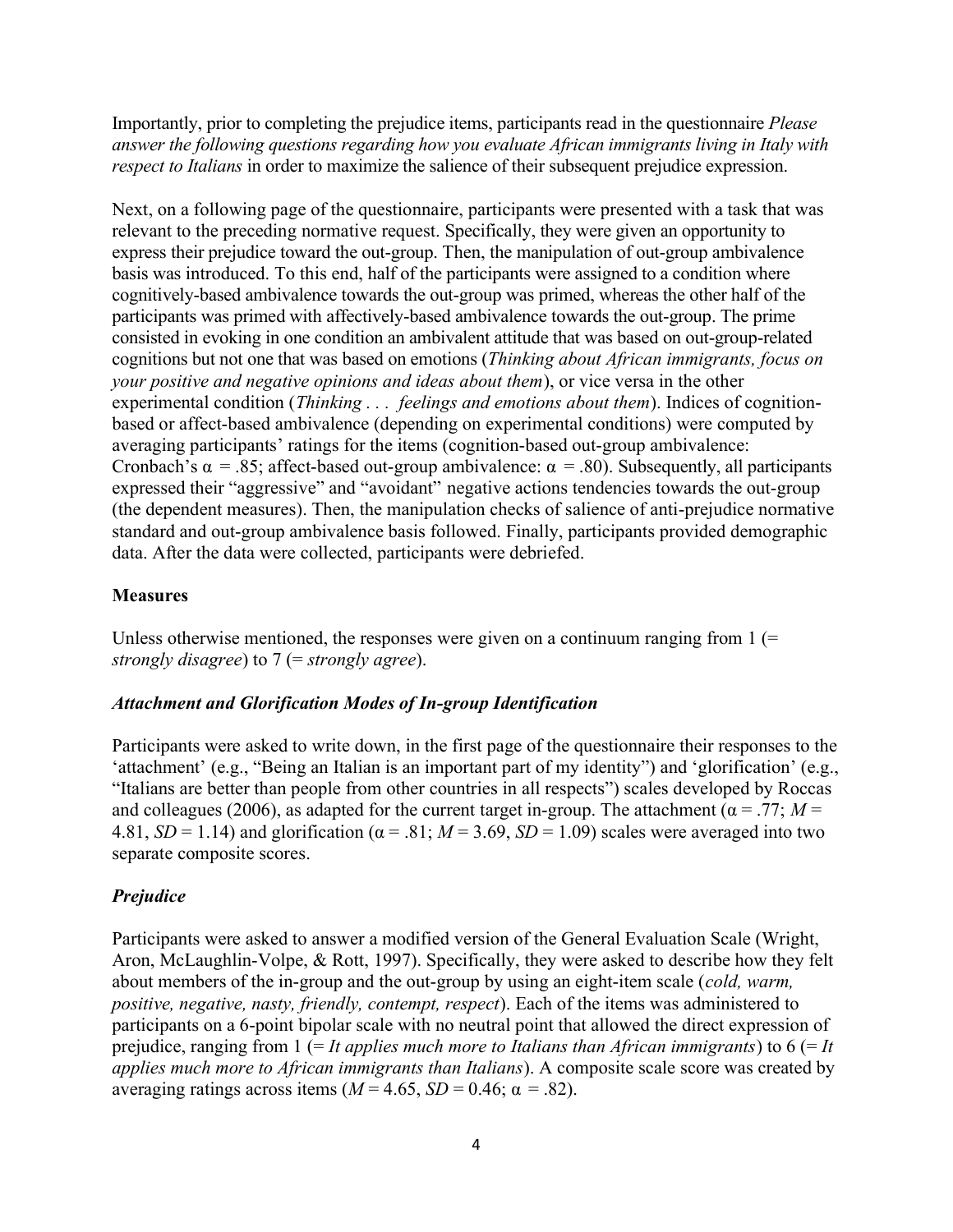#### Out-group-directed Negative Action Tendencies

Measures of 'aggressive' and 'avoidant' action tendencies towards the out-group were adapted from Mackie and colleagues (2000). They consisted of oppose them, argue with them, and confront them, and keep them at distance, avoid them, and have nothing to do with them, respectively. Participants were asked to describe their usual reaction to members of the target out-group. Thus, they were asked to rate each action tendency on a 6-point bipolar scale with no neutral point, ranging from  $1 (= It$  applies much more to Italians than African immigrants) to 6  $(= It applies much more to African imperants than Italians).$ 

Two composite action tendency indices were computed, one measuring a negative aggressive action tendency ( $\alpha = 0.71$ ;  $M = 4.56$ ,  $SD = 0.83$ ) and the other a negative avoidant action tendency ( $\alpha$  = 0.76;  $M$  = 4.05,  $SD$  = 1.03). Participants' scores on these two measures were examined as dependent variables.

#### Anti-Prejudice Normative Standard Salience Manipulation Check

Participants had to answer the question As you were completing the above tasks, to what extent did you feel as relevant the standard prescribing that one should not favor members of one's own over those belonging to other ethnic groups when evaluating them on the basis of their *characteristics and actions?*. Ratings were made on 7-point Likert-type scales ranging from  $1$  (= not at all) to  $7$  (= very much).

#### Ambivalence Basis Manipulation Check

Participants had to answer the question To what extent did you feel that the attitude concerning positive and negative sides of African immigrants you were asked to express regarded your feelings and emotions or your opinions and ideas?. All ratings were made on one bipolar 6-point scale with no neutral point, ranging from  $1 (= It regarded much more my feelings and emotions)$ than my opinion and ideas) to  $6$  (= It regarded much more my opinion and ideas than my feelings and emotions).

## RESULTS

## Anti-Prejudice Norm Salience Manipulation Check

In order to rule out the possibility of having made salient a "local" group norm that participants did not actually perceive as being salient as they were self-reporting their prejudicial attitudes, we checked participants' perception of norm salience. To this end, we conducted a preliminary Analysis of Variance (ANOVA) on the measure of the extent to which participants had perceived the content of the norm of prejudice suppression that was made salient to them as being relevant as they were completing the evaluation task. Specifically, we used the (mean-centered) in-group attachment, in-group glorification, and prejudice scores (see Aiken & West, 1991) as predictor variables. Yielding no main or interaction effects,  $Fs(1, 114) < 1.18$ , ns, the analysis revealed that participants' perception of the salient "local" norm was independent from the predictors and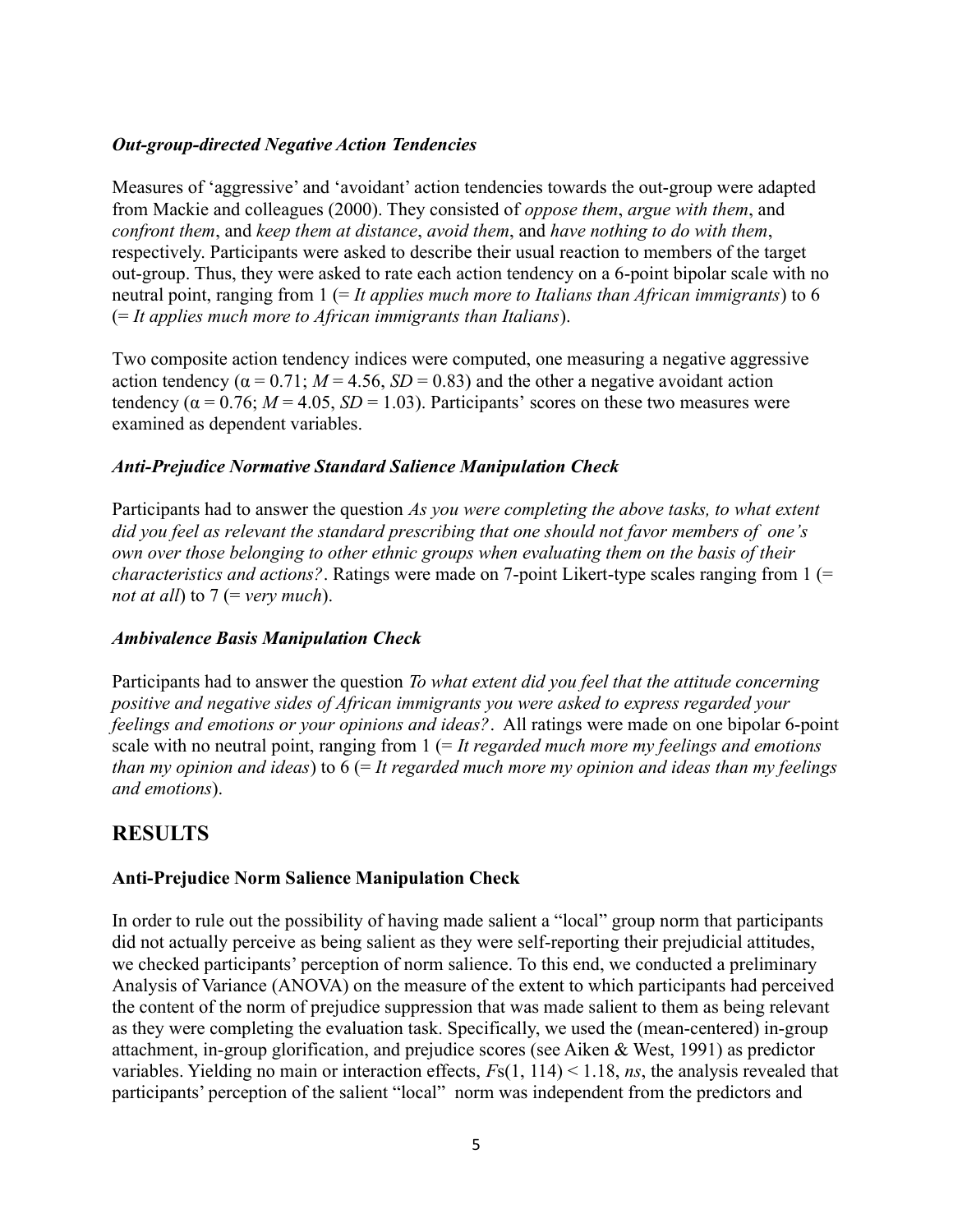participants indeed perceived the relevant norm as being endorsed quite strongly by fellow group members ( $M = 4.96$ ,  $SD = 1.29$ ), that is, independently from their in-group attachment, in-group glorification, and prejudice levels.

#### Out-group Ambivalence Basis Manipulation Check

We performed an ANOVA on the measure of the extent to which participants had perceived the ambivalent out-group attitude that they were asked to express as evoking cognitions or emotions, testing the same model as in the previous analysis. We found a significant main effect for basis of out-group ambivalence manipulation,  $F(1, 114) = 4.42$ ,  $p = .03$ ,  $\eta^2 = .04$ , and no other effects,  $Fs(1, 114) < 1.45$ , ns. Participants in the cognitive ambivalence condition perceived that the ambivalent attitude was based more on cognitions than emotions ( $M = 4.03$ ,  $SD = 1.43$ ). By contrast, participants in the affective ambivalence condition rated the ambivalent attitude as being based more on emotions than cognitions ( $M = 3.13$ ,  $SD = 1.79$ ). This confirmed that the manipulation of the attitudinal basis of out-group ambivalence had the desired effect, irrespective of participants' scores on the above predictors.

#### Main Analyses

Preliminary correlation analyses ascertained that neither the ambivalence nor the prejudice index correlated with either in-group attachment or glorification (rs between 0.16 and -0.07, ns), which were also unrelated ( $r = .14$ ,  $ns$ ), thus allowing us to use these latter variables as independent variables in a General Linear Model (GLM) procedure. In two separate univariate GLM analyses, we treated the scores for out-group-directed avoidant action tendencies and aggressive action tendencies as a dependent variable, respectively. Following the procedure used in prior research on in-group attachment and glorification (e.g., Roccas et al., 2006), when controlling for each of the two identification mode when examining the interaction effects of the other identification mode with basis of out-group ambivalence, in the following analyses it was possible to isolate the interaction effects of initial attachment without initial glorification (and vice versa) and basis of out-group ambivalence on the dependent measures.

Out-group-directed avoidant and aggressive action tendencies scores were examined by testing an In-group Attachment X In-group Glorification (continuous predictors) X Basis of out-group ambivalence manipulation (affective  $= -1$  vs. cognitive  $= 1$ ) simultaneous multiple regression model (Parameter estimates of the GLM output). The categorical variable was effect-coded and the continuous ones were previously mean-centered in order for the analysis to produce orthogonal rather than correlated main effects and interactions (as it would be the case by using dummy-coding) (Aiken & West, 1991). Preliminary addition of out-group ambivalence and prejudice scores as additional mean-centered continuous predictors in the model established that out-group ambivalence and prejudice did not significantly account for variance in scores of the dependent variables, ts for main and interaction effects  $\leq 1.92$ , ns. As a consequence, out-group ambivalence and prejudice were excluded from the reduced model and analyses were repeated.

#### Out-group-directed avoidant action tendencies

The analysis yielded no statistically significant main effects,  $ts \leq |1.66|$ , *ns*. More importantly, as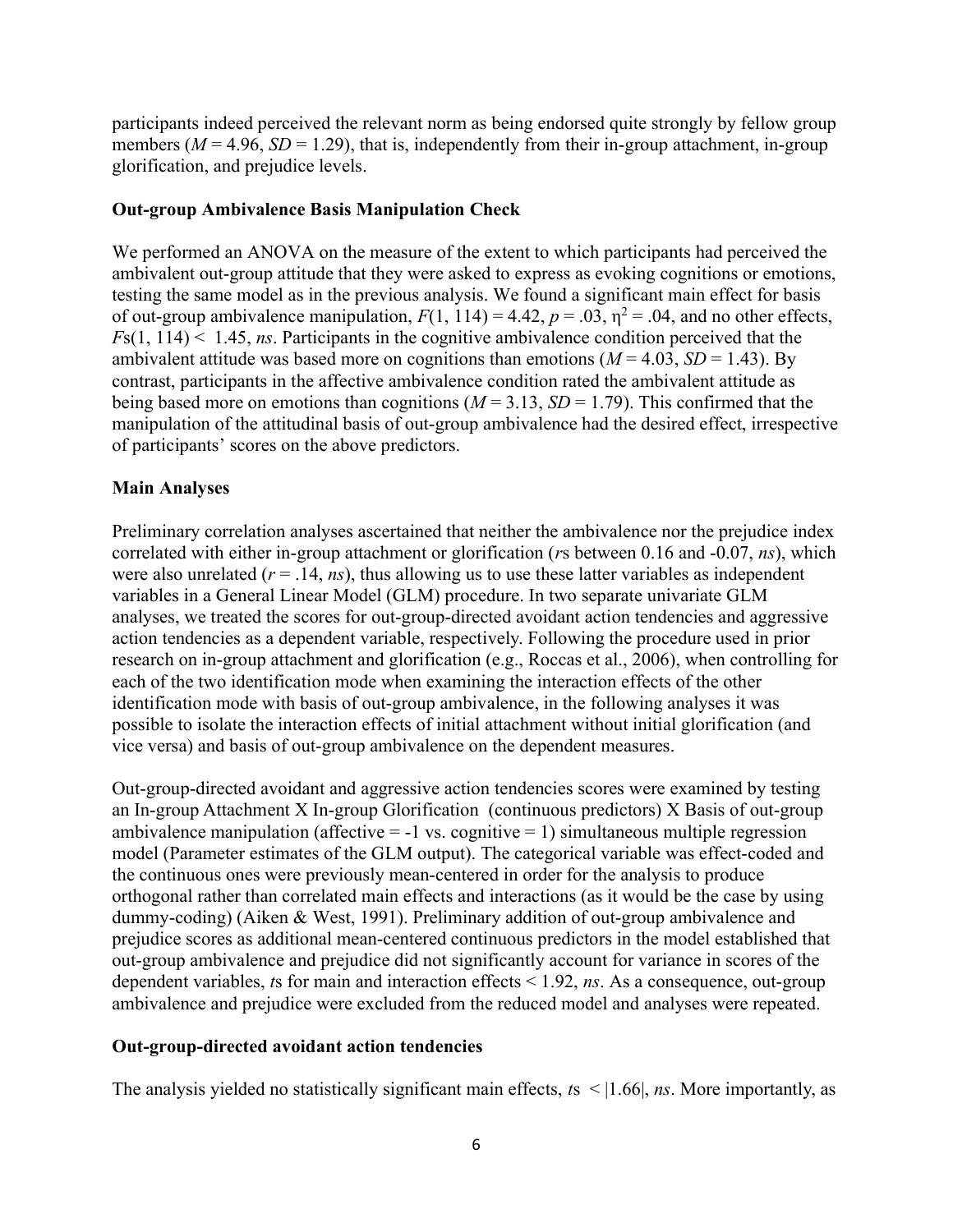expected, the analysis revealed a reliable interaction of Ambivalence Basis with Attachment ( $B =$ .25,  $SE = .12$ ,  $t = 2.01$ ,  $p = .049$ ,  $\eta^2 = .07$ ), but not with Glorification ( $B = .0.87$ ,  $SE = .22$ ,  $t = -$ 1.70, ns). Analyzing the in-group attachment simple-slopes revealed that out-group-directed avoidant action tendencies following the expression of ambivalence that was based on beliefs regarding the out-group became stronger as in-group attachment increased ( $B = .25$ ,  $SE = .12$ , t  $= 2.01, p = .049, \eta^2 = .07$ ). However, in-group attachment was not influential when out-groupdirected avoidant action tendencies followed the expression of ambivalence that was based on emotions regarding the out-group ( $B = .08$ ,  $SE = .15$ ,  $t = 0.55$ , ns).

#### Out-group-directed aggressive action tendencies

The analysis yielded no statistically significant main effects,  $ts$  < |1.95|, *ns*. More importantly, as expected, the analysis revealed a reliable interaction of Ambivalence Basis with Glorification (B  $= .36$ ,  $SE = .18$ ,  $t = 2.01$ ,  $p = .047$ ,  $\eta^2 = .04$ ), but not with Attachment ( $B = .27$ ,  $SE = .19$ ,  $t = .19$ 1.38, ns). Analyzing the in-group glorification simple-slopes revealed that out-group-directed aggressive action tendencies following the expression of ambivalence that was based on beliefs regarding the out-group became stronger as in-group glorification increased ( $B = .21$ ,  $SE = .08$ , t  $= 2.41, p = .020, \eta^2 = .11$ ). However, in-group glorification was not influential when out-groupdirected aggressive action tendencies followed the expression of ambivalence that was based on emotions regarding the out-group ( $B = .01$ ,  $SE = .09$ ,  $t = 0.16$ , ns).

Results supported the present hypotheses as reported above.

## DISCUSSION

The contribution of the current work is twofold. On the one hand, while being consistent with previous evidence on intergroup ambivalence-action tendencies relations (e.g., Costarelli & Gerłowska 2015), these findings add to this prior research by highlighting the moderating role of (glorification or attachment) mode of in-group identification on intergroup ambivalence-action tendencies associations.

On the other hand, while being also consistent with research showing that in-group glorification is associated with increased intergroup hostility and violence (e.g., Golec de Zavala et al., 2009; Leidner et al., 2010), the present work further extends these findings by introducing the previous expression of cognitive out-group ambivalence in anti-prejudice normative contexts as an antecedent of the downstream negative effects of (glorification and attachment) modes of ingroup identification on intergroup (avoidant and aggressive) action tendencies.

Importantly, the results from the current study suggest that individuals with ambivalent beliefs about the out-group perceive such ambivalence as an attitude that others will view as being a defensible, balanced, and realistic reaction to their appraisal of both the positive and the negative stereotypic traits of the out-group. In turn, this suggests that they could use expression of their ambivalence based on beliefs about these groups' members to feel justified (a) in their aggressions towards them if they strongly 'glorify' their own group, and (b) in their avoidance of them if they are highly 'attached' to their own group.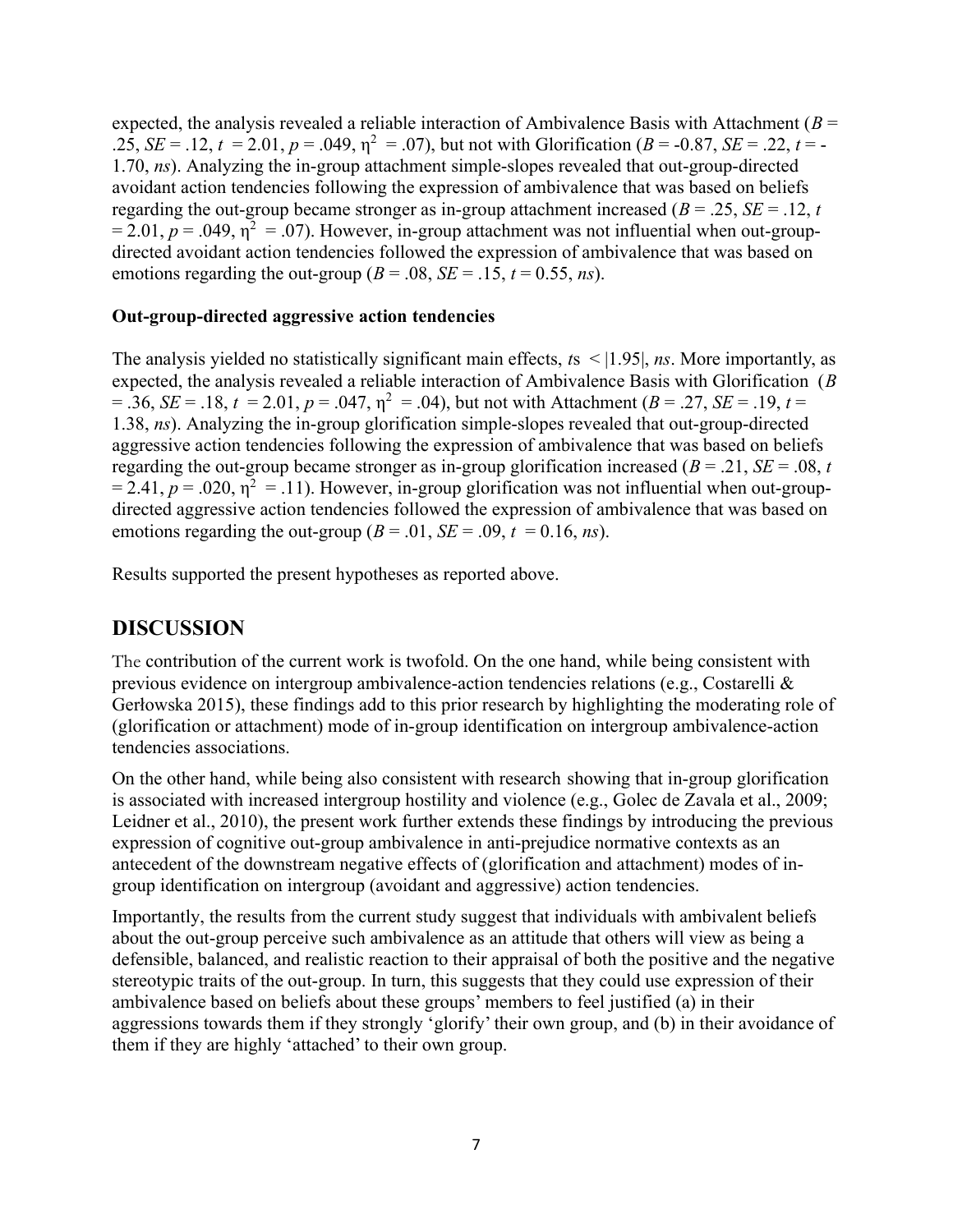## **REFERENCES**

Aiken, L. S., & West, S. G. (1991). Multiple Regression: Testing and interpreting interactions. Newbury park, CA: Sage.

Costarelli, S., & Gerłowska, J. (2015). Ambivalence, prejudice, and negative behavioral tendencies towards the out-group: The moderating role of attitude basis. Cognition and Emotion, 29, 5, 852-866.

Crandall, C. S., & Eshleman, A. (2003). A Justification-Suppression model in the expression and experience of prejudice. Psychological Bulletin, 129, 414-446.

Fleming, M. A., Petty, R. E., & White, P. H. (2005). Stigmatized targets and evaluation. Prejudice as a determinant of attribute scrutiny and polarization. Personality and Social Psychology Bulletin, 31, 496-507.

Golec de Zavala, A., Cichocka, A., Eidelson, R., & Jayawickreme, N. (2009). Collective narcissism and its social consequences. Journal of Personality and Social Psychology, 97, 6, 496-507.

Leidner, B., Castano, E., Zaiser, E., & Giner-Sorolla, R. (2010). In-group glorification, moral disengagement, and justice in the context of collective violence. Personality and Social Psychology Bulletin, 36, 8, 1115-1129.

Mackie, D. M., Devos, T., & Smith, E. R. (2000). Intergroup emotions: Explaining offensive action tendencies in an intergroup context. Journal of Personality and Social Psychology, 79, 602-616.

Roccas, S., Klar, Y., & Liviatan, I. (2006). The paradox of group-based guilt: Modes of national identification, conflict vehemence, and reactions to the in-group's moral violations. Journal of Personality and Social Psychology, 91, 698-711.

Scott, W. A.. (1966). Measures of cognitive structures. *Multivariate Behavior Research*, 1, 391-395.

Scott, W. A. (1969). Structure of natural cognitions. Journal of Personality and Social Psychology, 12, 261-278.

Tajfel, H., & Turner, J. C. (1986). The social identity theory of inter-group behavior. In S. Austin & W. G. Austin (Eds.), Psychology of inter-group relations (pp. 7-24). Chicago: Nelson-Hall.

van Harreveld, F., van der Pligt, J., & de Liver, Y. N. (2009). The agony of ambivalence and ways to resolve it. Personality and Social Psychology Review, 13, 45-61.